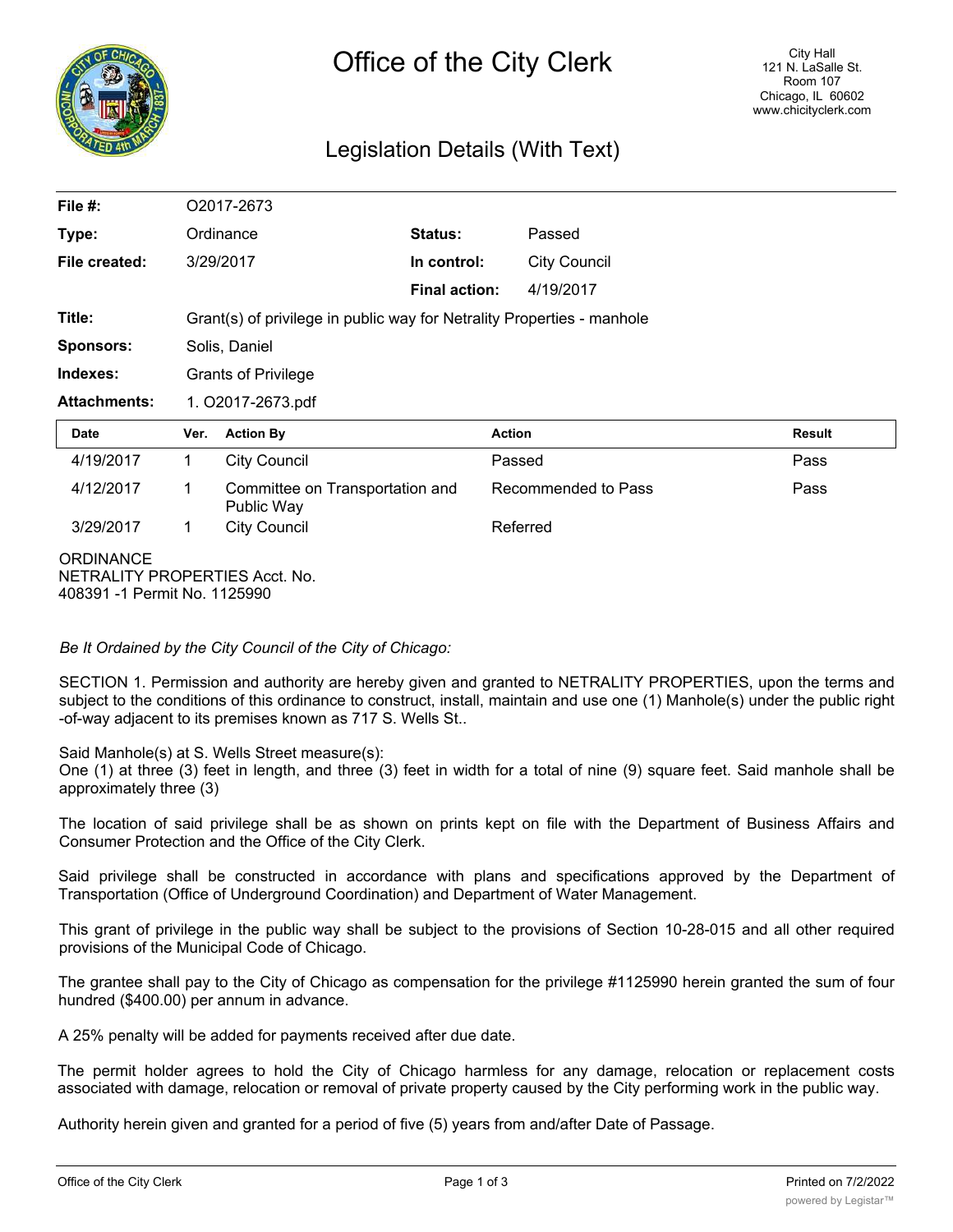Alderman

Daniel S. Solis 25th Ward

Page 1

**r** (Page 2 of 2)

> Department of Business Affairs and Consumer Protection Small Business Center - Public Way Use Unit City Hall - 121 N. LaSalle Street. Room 800 '• Chicago. IL 60602 312-74-GOBIZ. / 312-744-6249 • (312) 744-1944 CITY) h'.tp ,u\\u cil\eldi:ai!V oig-hacp